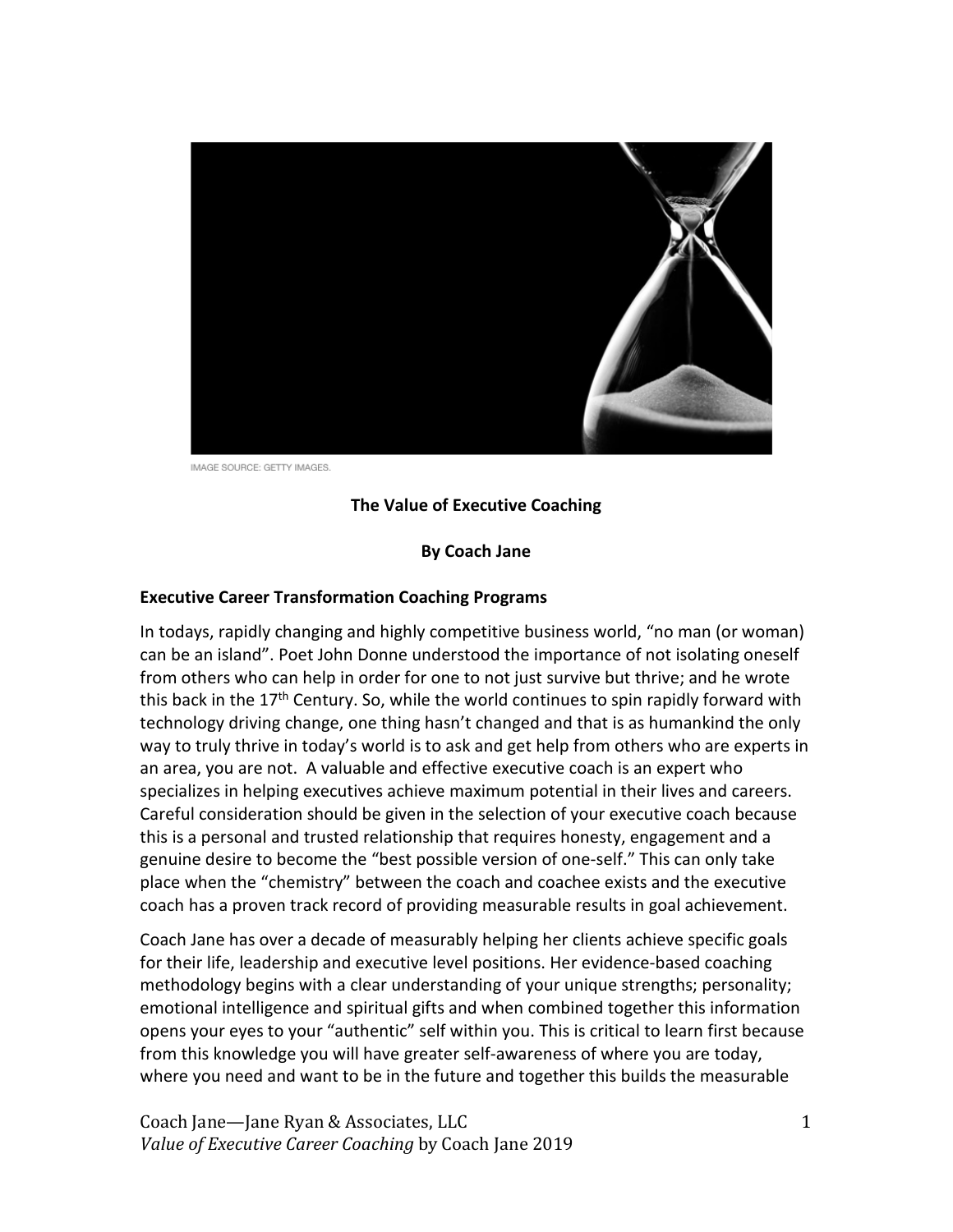plan to close the gaps and achieve your short and long-term goals for life, leadership and a successful executive position.

This information is also critical to learn first when you are in career transition in order to open your eyes to your "authentic" self. With this newfound self-awareness together, we build your personal brand, develop your value proposition and build your collateral necessary to take yourself to market effectively to differentiate, compete and win.

## **Career Progression Is Easier with An Expert On Your Side**

Coaching has evolved into the mainstream fast, this is because there is a great demand in the workplace for immediate results and the ability to adapt quickly, change or shift gears midstream, and be resilient during times of rapid and constant change. Coaching can help provide that. How? By providing feedback and guidance in real time and often times before events take place providing the coaching around preparation, delivery and awareness of any obstacles that may lie ahead. Executive coaching should always develop leaders in the context of their current jobs, in real-time, without removing them from their day-to-day responsibilities.

*Taking your career to the next level can be daunting to say the least and the more successful you have become in your career the more challenging it can be to set the bar higher. Whether you are setting that bar, or it is being set for you.* 

At an even more basic level, many executives simply benefit from receiving any feedback at all. I always remind my clients that "*the air gets thinner at the top*". I remember speaking with another executive coach and we both agreed that as individuals advance to the executive levels, personal and professional development feedback becomes increasingly important, yet it becomes more and more infrequent, and more unreliable. As a result, many executives plateau in critical interpersonal and leadership skills necessary to become strong leaders in today's highly competitive and rapidly changing world. "*Having an executive coach assigned to you is no longer just for behavioral change, no longer to 'fix a problem', and no longer a luxury to have, it is a necessity in order to succeed and achieve your highest levels of leadership in the fastest amount of time. And it doesn't stop there, your executive coach becomes instrumental in helping you refine and hone your strengths as you grow in your position and as you positively navigate through what business demands of you. Your executive coach becomes your trusted advisor that you so desperately need in realtime, the higher up the executive ladder you climb and achieve."* 

*Coaching in "real time" is key to an executive's success. "Addressing critical situations, encounters, challenges, obstacles, threats and opportunities with your trusted executive coach in real time can make the difference between career growth or career loss".*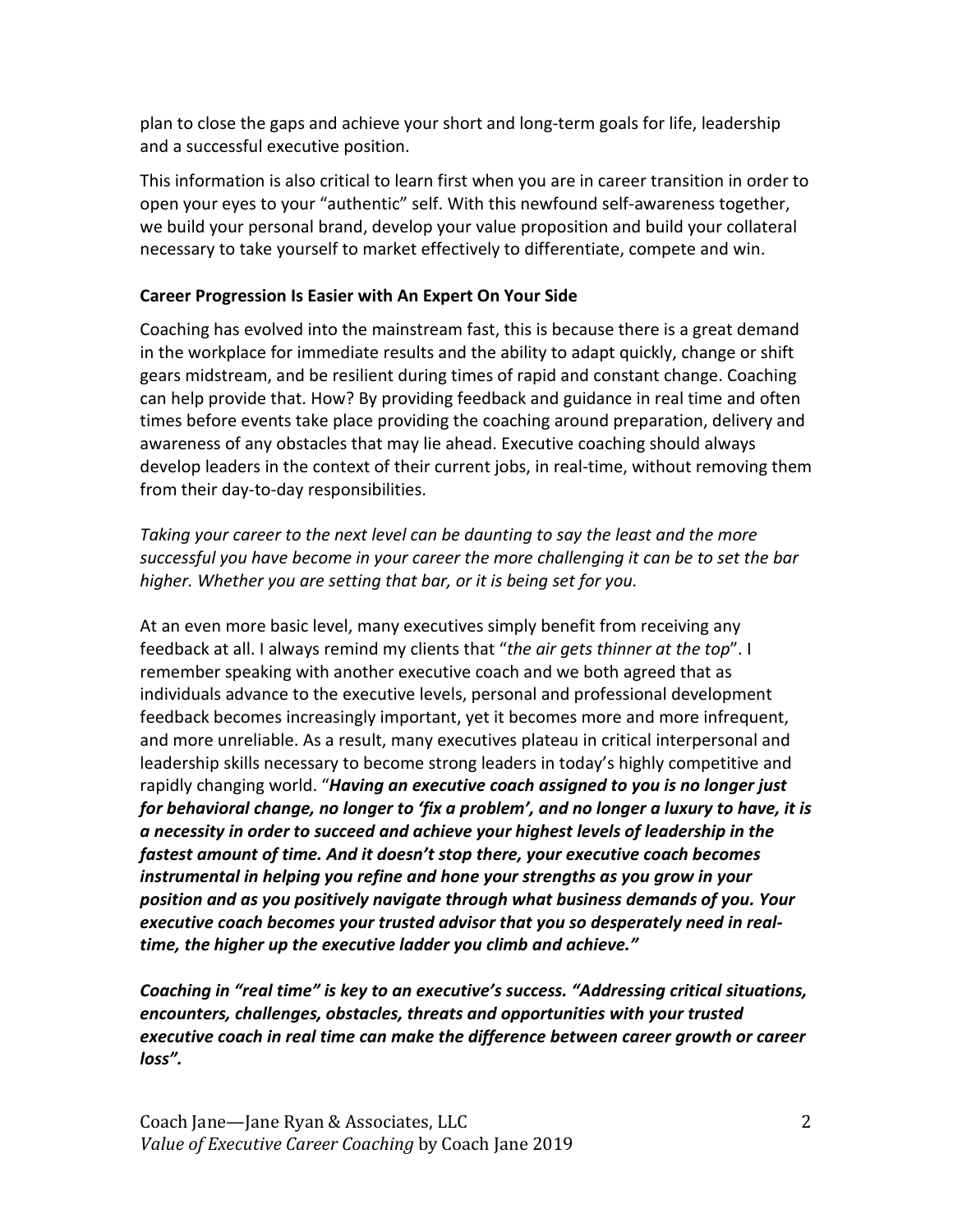## *"A Career is a Marathon with a Series of Sprints—Your Executive Coach Helps and Guides You Along the Way to Build Your Endurance and Resilience to Win!*

Coaching is most effective when you know "I want to get from here to over there but are not sure how to do it and all attempts on your own just aren't getting you there." "When you find yourself doing the same things over and over again and expecting a different outcome—well, we know what that is—insanity."

"Coaching works best when you know what you want to achieve and are committed to making it happen." Perhaps you find yourself feeling like you are not operating at your best, you've lost your mojo, lost your "swag". A dedicated, experienced and passionate coach knows how to help you find and "*reignite your passion* and *get your 'swag' back*"! Coach Jane has built a strong reputation of helping her client's "re-ignite their swag".

Perhaps, in spite of your outstanding track record, you haven't yet gained the full interpersonal dexterity required of senior management—for example, you're not yet a black belt in the art of influence, which is so important in the modern networked organization. Honing such a skill might be an appropriate and an achievable goal for a coaching assignment.

There are certain times when executives are most likely to benefit from coaching. Executives should seek coaching "when they feel that a change in behavior—either for themselves or their team members—can make a significant difference in the long-term success of the organization," says Marshall Goldsmith, a high-profile executive coach and author of eighteen books, including *The Leader of the Future* (Jossey-Bass, 1996).

More specifically, the experts say, coaching can be particularly effective in times of change for an executive. That includes starting in a new organization, promotions, stretch assignments, and other new challenges. While you may be confident in your abilities to take on new companies, jobs, tasks, you may feel that an independent sounding board would be beneficial in helping you achieve a new level of performance, especially if close confidants are now reporting to you. More so, you may recognize that succeeding in a new role requires skills that you have not yet honed or needed to rely on in the past; an experienced coach can help you identify and sharpen those skills, particularly when you need to do so on the fly.

But coaching is not just for tackling new assignments. It can also play an invigorating role. Coaches can help executives "develop new ways to attack old problems," says Vicky Gordon, CEO of the Gordon Group coaching practice in Chicago. "When efforts to change yourself, your team, or your company have failed—you are frustrated or burned out—a coach can be the outside expert to help you get to the root cause, identify what is broken and make the fundamental changes needed to overcome what is not working.

Coach Jane—Jane Ryan & Associates, LLC *Value of Executive Career Coaching* by Coach Jane 2019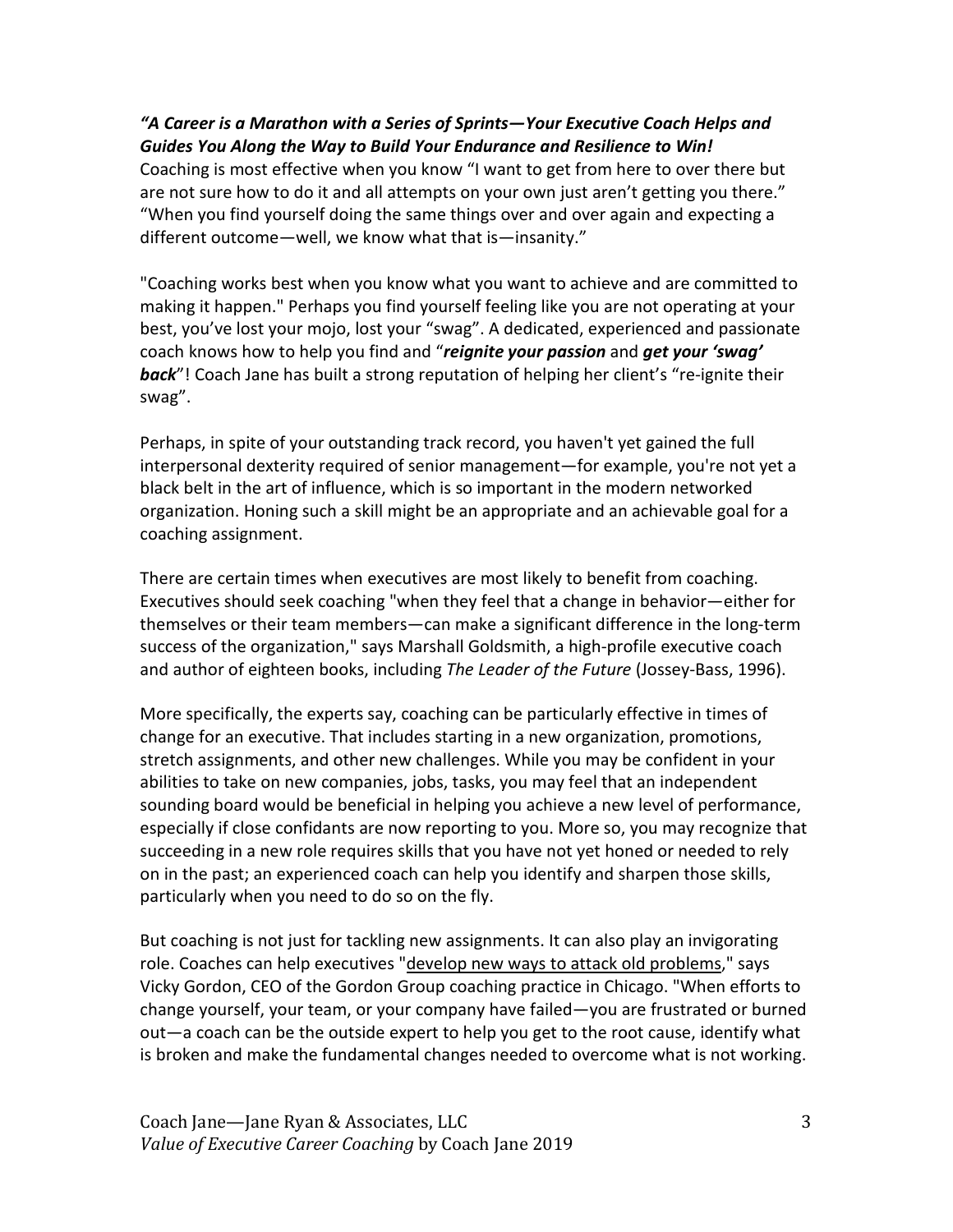Often, *you cannot see the treetops from where you are in the forest* and your coach can help you with a fresh, global outside perspective."

#### **Coaching Can Provide Benefits Not Available Elsewhere**

"One of the big benefits of a coach is that they aren't tied to the organization, your friends, or anyone else," says Washington, D.C.-based executive coach Linda Finkle. "They are tied to you only, so they support what you want and where you want to go.

Your relationship with your executive coach needs to have the right "chemistry" because it is a trusted relationship and you need to feel comfortable sharing everything and anything you are feeling.

## **Coach Jane Executive Coaching Services**

# **Executive Career Transition and Transformation**

If you are in career transition, I help you establish your personal brand, develop your executive career strategy and increase your visibility to the world with emphasis and focus on exposure and brand awareness to your targeted prospective companies and people to ensure you are on the best path to achieve your short and long-term goals. *What gets measured, gets focused on, gets achieved!*

## **Additional Services to Help You Achieve Your Career Goals when in Transition**

- **Executive Resume/CV Writing**
- Personal & Professional Brand Creation & Career Marketing Coaching
- Online Brand Awareness & Social Media Plans
- **EXECT:** LinkedIn Profile Design & Content & Optimization
- **Networking Strategy & Networking Coaching**
- Job Search, Interview, & Salary Negotiation Coaching
- **Executive Cover Letter Writing**
- Executive Professional Bio Writing
- **Developing Your First 100 days Prior to Hire**

# **Your First 100 Days Onboard**

As your executive career transformation coach, I help you identify, understand, and elevate your authentic self-using an evidence-based and measurable executive life/leadership/career transformation coaching methodology.

If you are about to start your first 100 days onboard, I help you establish a strong leadership presence and quickly build rapport and trust with all stakeholders and people you will be working with and also who you need to have your back and support your leadership direction. As part of this your 90-day plan for the business is discussed, planned and implemented.

Coach Jane—Jane Ryan & Associates, LLC *Value of Executive Career Coaching* by Coach Jane 2019